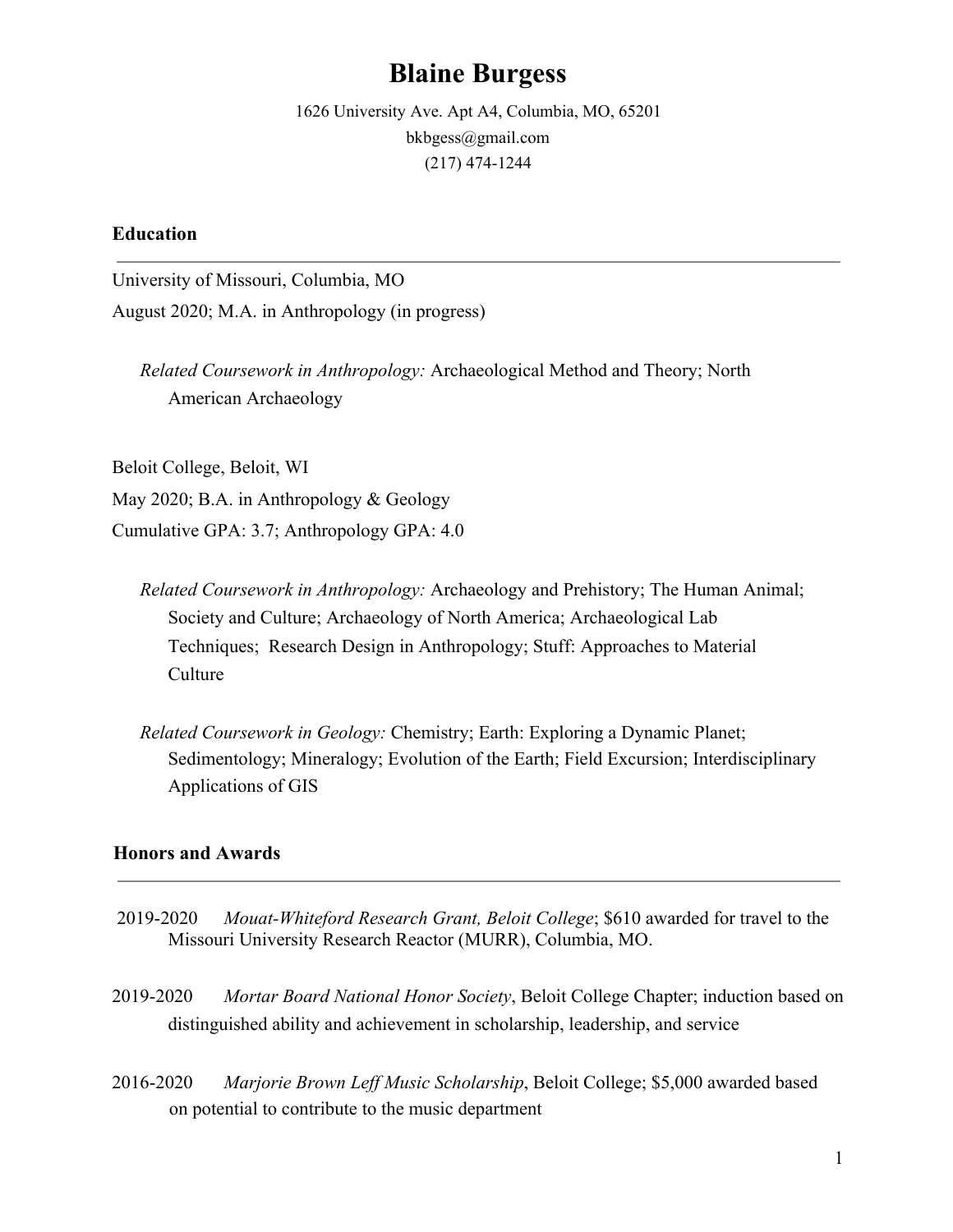- 2016-2020 *Presidential Scholarship*, Beloit College; \$20,000 per year awarded for exceptional academic achievement and potential for continued success as a scholar and contributor to campus life
- 2016 *Lockwood Anthropology Scholarship for Field Studies*, Beloit College; \$20,000 per year awarded for exceptional academic achievement and potential for continued success as a scholar and contributor to campus life

#### **Teaching Experience**

2019 Teaching Assistant – Archaeology: Lessons from the Past (ANTH 110)

- Committed at least 4 hours each week to hosting tutor hours
- Collaborated on course structure and grading with professor
- 2017 Teaching Assistant Earth: Exploring a Dynamic Planet (GEOL 100)
	- Cultivated a proactive learning environment
	- Motivated 1/3 of students to continue geological studies

# **Posters & Presentations**

- 2019 "Sourcing Mesoamerican Obsidian with pXRF to Examine Social Technologies" (B. Burgess). Poster Presented at Beloit College Anthropology Department for Quantitative Analyses in Archaeology (ANTH 240).
- 2018 "The Golden Eagle Site (Illinois): An Attribute Analysis of Lithics" (B. Burgess and D. Mineart). Poster presented at the Midwest Archaeological Conference, Notre Dame, October 4-6.
- 2017 "Neolithic Orkney: The Stone Masters of the Orkney Archipelago" (B. Burgess). Paper presented at the 16<sup>th</sup> Annual Beloit College International Symposium, November 15th. Sponsor: Dr. Shannon M. Fie.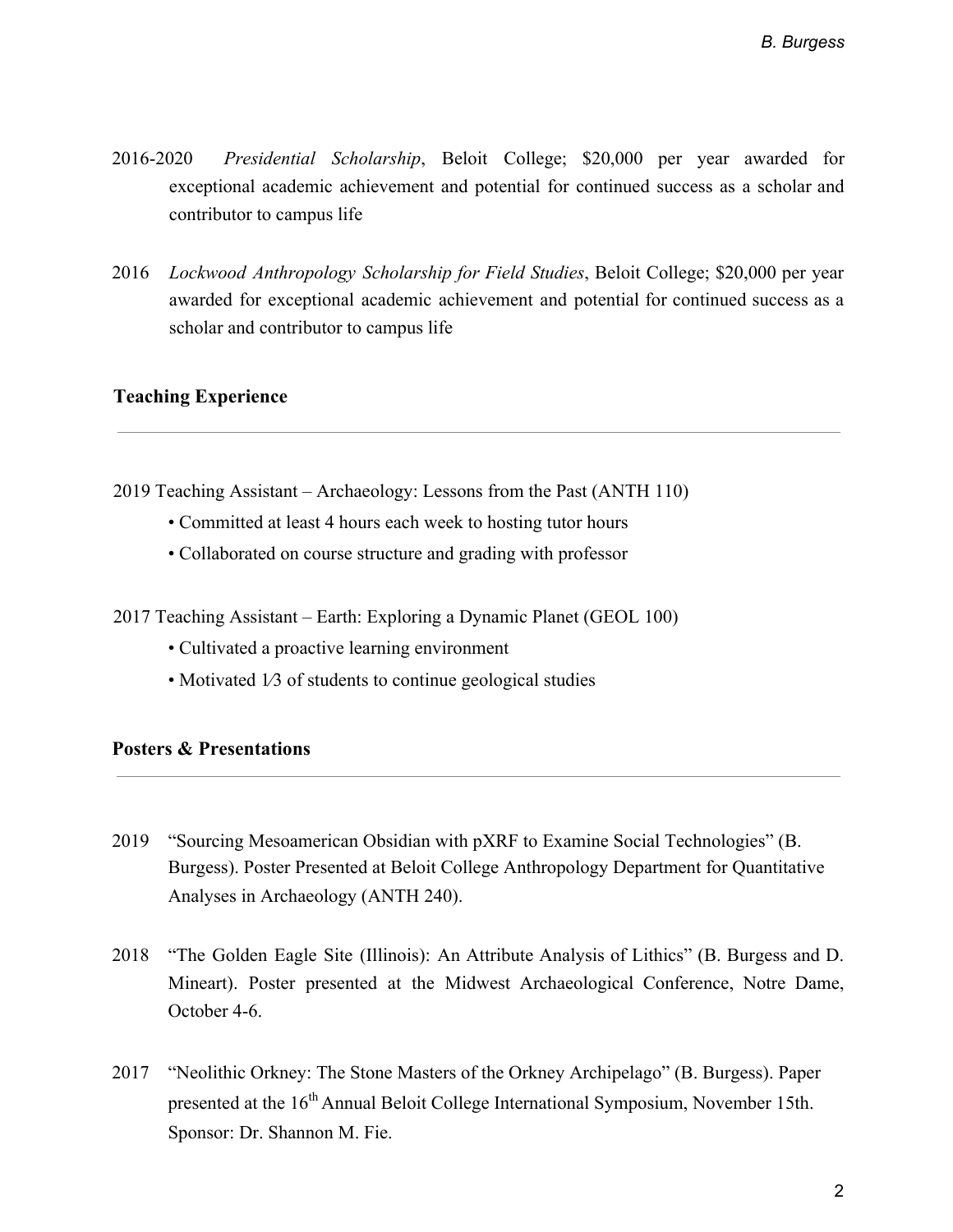# **Research Experience**

- 2020 "Obsidian Technologies at the La Magdalena Archaeological Site in the Eastern Bajío of Guanajuato, Mexico." Thesis research in partial fulfillment of the requirements for the Bachelor of Arts in Anthropology, Beloit College.
	- Geochemically sourced 443 obsidian archaeological objects to identify procurement strategies and extent of interaction for a small ceremonial site at the crossroads of major trade networks between the Basin of Mexico and western Mexico
- 2020 "The Provenance of Obsidian from the La Magdalena Archaeological Site in Guanajuato, Mexico." Thesis research in partial fulfillment of the requirements for the Bachelor of Arts in Geology, Beloit College.
	- Analyzed 443 obsidian archaeological objects and compared results with source contexts and geologic histories as a means to describe the links between archaeological chemical data and geologic processes
- 2019 "Mesoamerican Obsidian as Social Technology" Research conducted as part of Stuff: Approaches to Material Culture (ANTH 310), Beloit College
	- Analyzed 40 obsidian objects from the Logan Museum of Anthropology collections using x-ray fluorescence to determine possible links between technologies and raw material source
- 2019 "Predictive Modeling to Assess Early Archaic Projectile Point Distribution in the Lower Illinois River Valley (LIV)." Research conducted for Geographic Information Systems (ENVS 258), Beloit College
	- Utilized a distribution map of LIV projectile points by K. Luchterhand (1970) to develop a predictive model of hunter-gatherer groups in the LIV based on proximity to water, proximity to other projectiles points, elevation, and slope
- 2018 "The Orkney Islands and Tourism: Perspectives of Rural Communities near the Ness of Brodgar." Research proposal developed for Research Design (ANTH 201), Beloit College
	- Developed an ethnographic research proposal to identify risks and potential solutions to combat damage to island archaeology due to tourism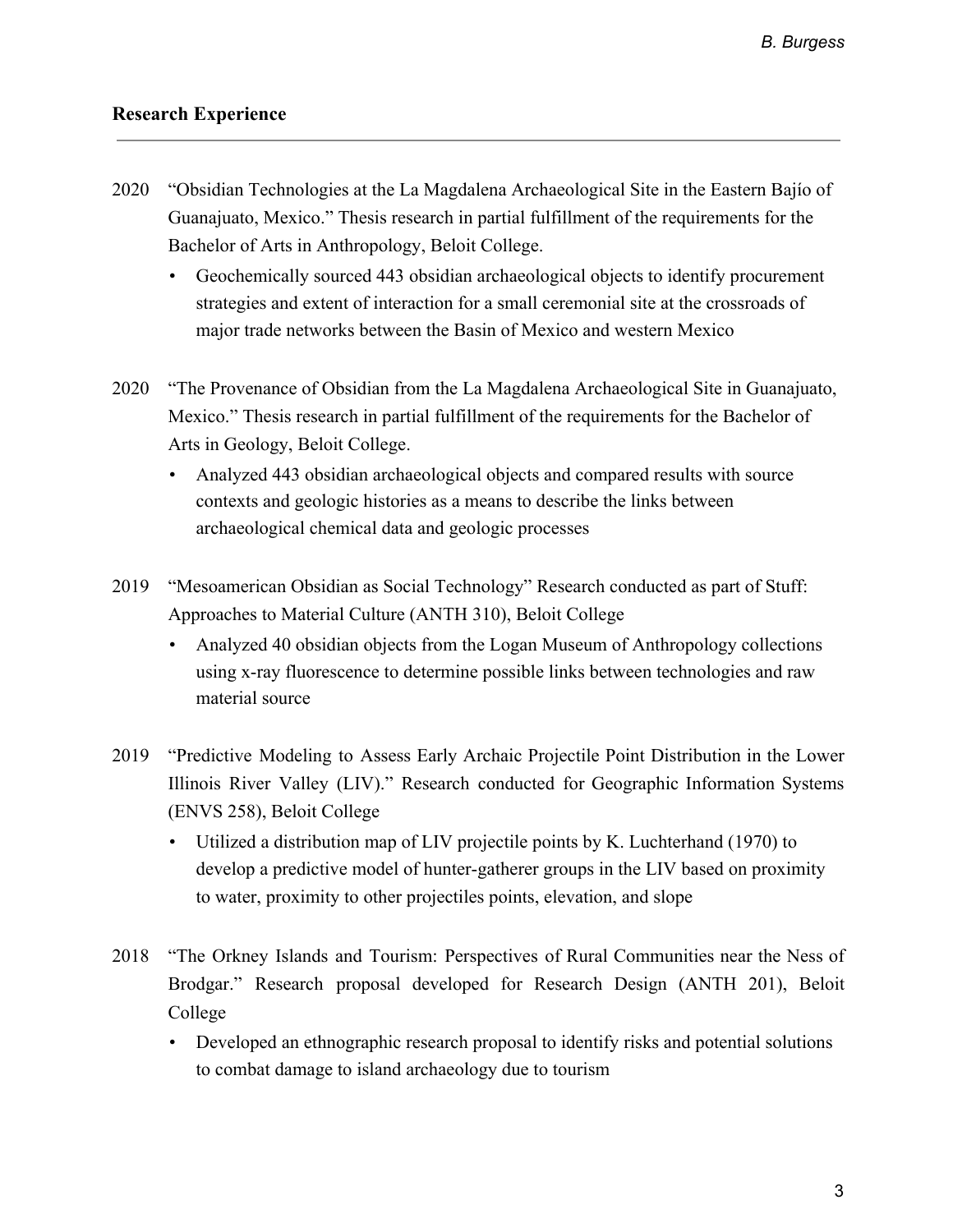- 2018 "Tuareg Textiles: The Impact of Islam on an Artistic Tradition." Research proposal and pilot study for Archaeological Lab Techniques (ANTH 218), Beloit College
	- Developed a research proposal to study changes in the decorative style of Tuareg textiles associated with the introduction of Islam
	- Conducted a pilot study of Tuareg textiles to assess the proposed methods
- 2018 "Cannibalism at Aztalan and Mancos Canyon: A Comparative Analysis." Research paper for Archaeology of North America (ANTH 314), Beloit College
	- Explored the history of cannibalism in North America within an anthropological framework
	- Compared various spatial and physical characteristics for two widely known archaeological sites, which have been famed examples for the debate on cannibalism in North America
- 2017 "Identification of a Rock from the Black Hills of South Dakota." Research paper for Mineralogy (GEOL 200), Beloit College
	- Utilized plane polarized light microscopy and scanning electron microscopy to determine the geologic history of a rock specimen
- 2017 "A Local War." Research paper for Atlantic Bodies (HIST 150), Beloit College
	- Conducted archival research on the influence of the Civil War on Beloit College
	- Found that the Civil War drastically influenced individuals of Beloit College; however, the post-war era was a golden age for academia, sports, and appreciation of history
- 2017 "Analysis and Classification of Volcaniclastic Facies at Convergent Plate Boundaries." Research paper for Sedimentology (GEOL 230), Beloit College
	- Analyzed pyroclastic, epiclastic, and autoclastic fragmentation in scientific literature to establish pros and cons of their applications within geologic discussions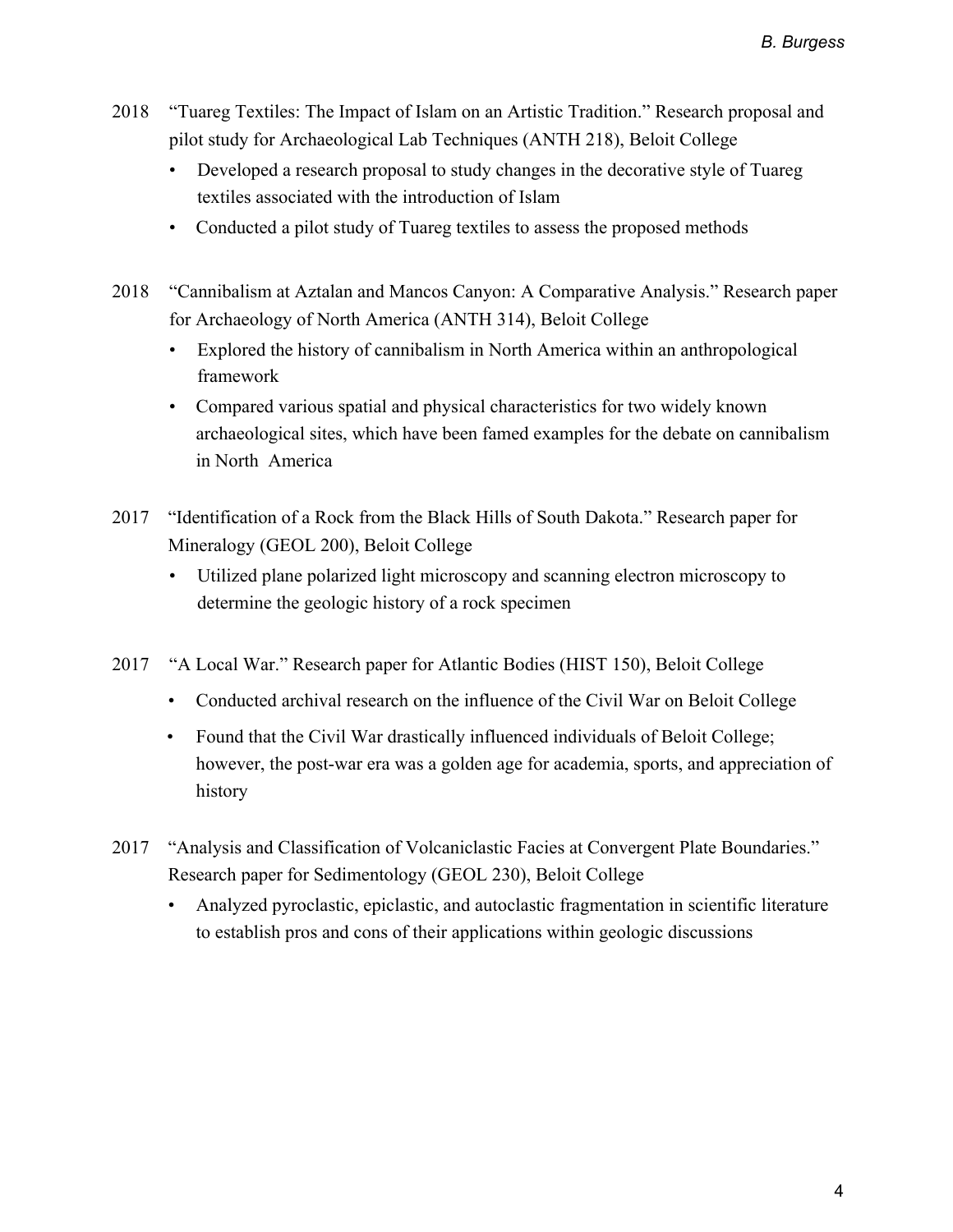# **Relevant Skills**

#### Computer

Field

| • ChemDraw          | • SPSS Statistics |
|---------------------|-------------------|
| • ArcMap/ArcCatalog | • TerraSurveyor   |
| • Minitah           |                   |
| and Laboratory      |                   |
|                     |                   |

| • Magnetometry                    | • Scanning Electron Microscopy     |
|-----------------------------------|------------------------------------|
| • Rock and Mineral Identification | • Plane-Polarized Light Microscopy |
| • Resistivity                     | • Portable X-ray Fluorescence      |
| • Excavation and Site Planning    | • Development/Maintenance of Data  |
| • Neutron Activation Analysis     | $\cdot$ LA-ICP-MS                  |
|                                   |                                    |

#### **Relevant Experience**

2020-present *Research Assistant*, University of Missouri Research Reactor, Columbia, MO

- Analyze obsidian, pottery, and other cultural/non-cultural samples
- Assist with other research duties proposed by research advisor
- Prepare artifacts for various analytical techniques
- 2019 *Educator*, Museum of the Grand Prairie, Champaign County Forest Preserve District, IL
	- Inventoried multiple museum artifacts and educational materials
	- Organized and prepared spaces for use by the general public
	- Developed and taught an archaeology curriculum
- 2018 *Researcher*, National Science Foundation Research Experience for Undergraduates (NSF-REU), Center for American Archaeology, Kampsville, IL
	- Analyzed 2000 lithic artifacts and compiled results a conference poster
	- Sorted seeds and conducted basic paleobotanical analysis
	- Analyzed 2000 lithic artifacts and compiled results on a conference poster
	- Excavated Middle Woodland embankment earthwork
	- Conducted a geophysical survey of Calhoun Co. Lock and Dam (1893-1938)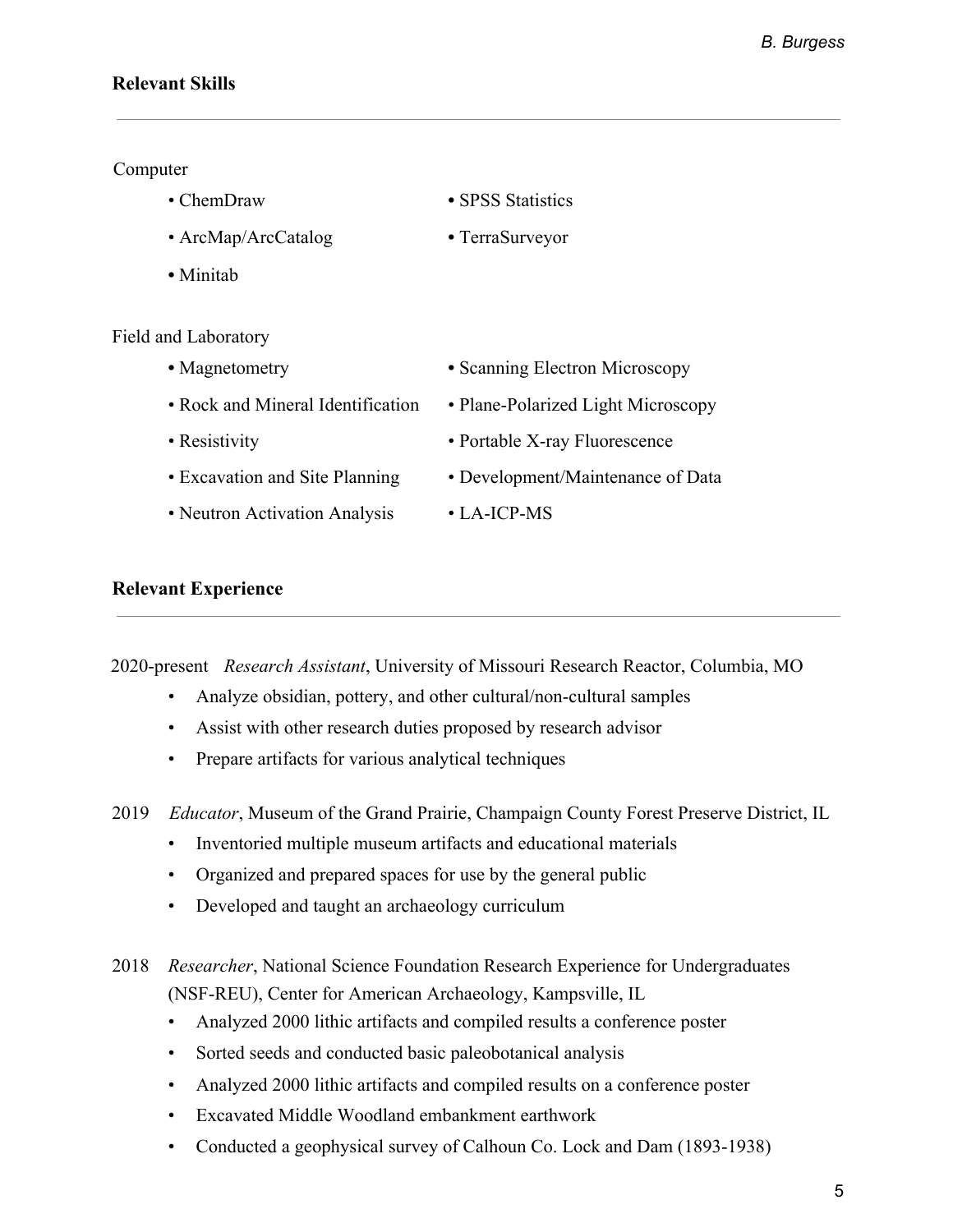- 2017 *Studen*t, Ness of Brodgar Archaeological Field School, Scotland
	- Conducted basic excavation, learned artifact identification and recording method, total station theodolite surveying, and geophysical surveying

# **Other Experience**

- 2016-19 *Communications Intern*, Roy Chapman Andrews Society, Beloit, WI
	- Sustained effective contact with members of the society and campus, and managed schedules for information distribution
	- Promoted the society's goals and advertise special events to student, staff, faculty, and administration via verbal presentations, posters, flyers, and social media
- 2015-19 Official Scorer, Danville Dans Baseball Stadium; collegiate level summer league
	- Collaborated with individuals on a daily basis to ensure concise game time scoring.
	- Executed work assignments with efficiency and accuracy
- 2016-18 DEV Caller (Phonathon), Beloit College
	- Fundraised using an approach to each caller based on relation to the college, age, major, extracurriculars, and employment status
	- Handled sensitive information with care